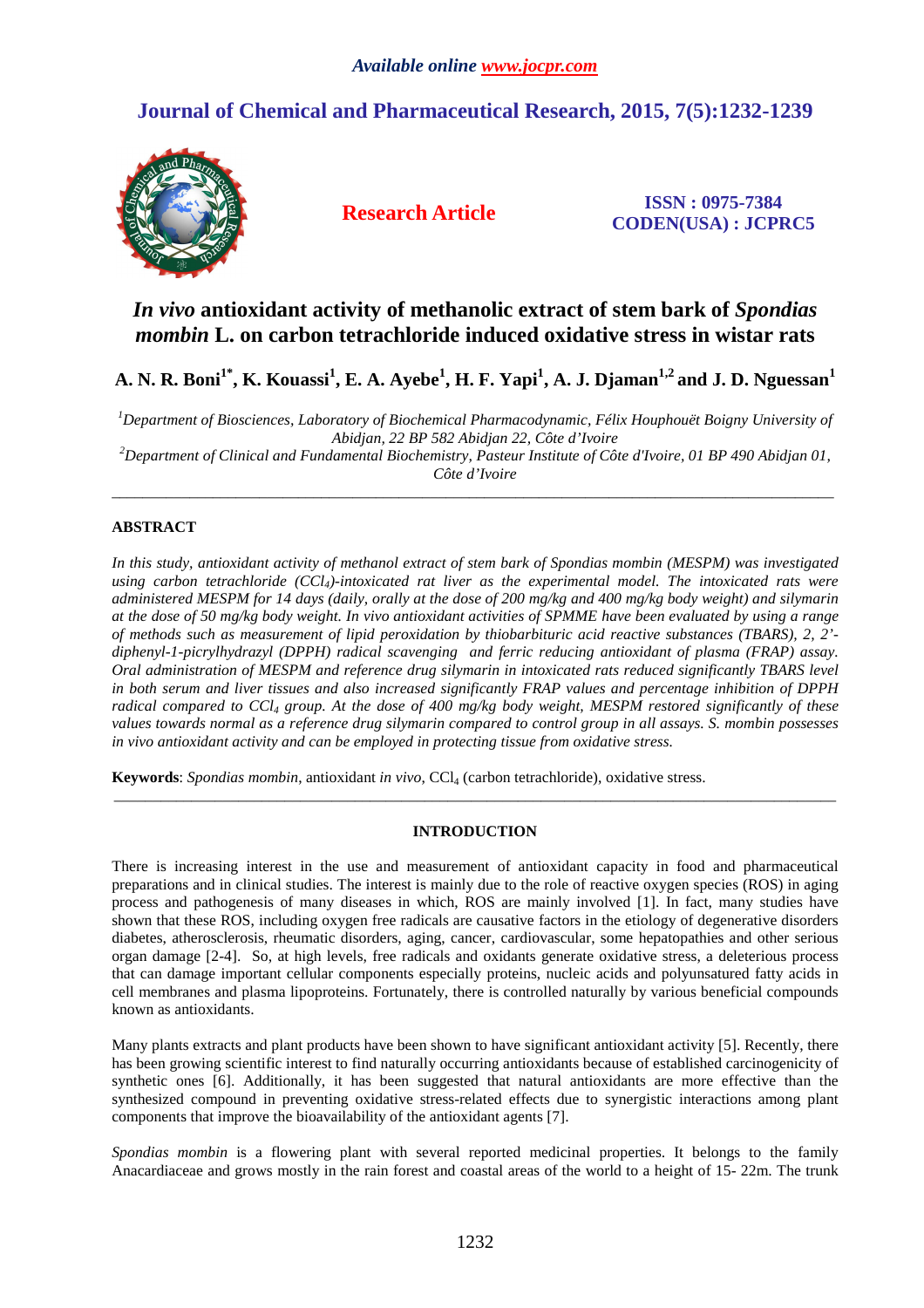has deep incisions in the bark, which produces a brown resinous substance. The plant has compound leaves which are located at the ends of the branches. Each leaf has an odd number of leaflets, from 9-19. The leaflets are opposite except for the terminal ones. Crushed leaves have faint turpentine-like smell. The trunk and bark are gray and sometimes have distinct bur, blunt, gray spines [8]. In Côte d'Ivoire, it is known by various names ("ngoua" in Attié and Abbey, "trouma" in Baoulé, **"**ningon" in Malinké and "titi" in Bété). All parts of the plant are reported to be medicinally useful. A decoction of the bark is known to relief severe cough with inflammatory symptoms while dry powdered bark is applied as a wound dressing in circumcision. The bark is also used in Côte d'Ivoire to treat sores, bronchitis, nausea, as a poison antidote as well as to facilitate parturition and used to relieve pain and prevent excessive bleeding during menstruation and also considered effective against the hemorrhoid [9, 10]. The leaves are commonly used for the treatment of eye diseases, diarrhea, dysentery and painful colic [11]. Many scientific studies have shown that it is antiepileptic, antipsychotic, sedative [12], anti fertility [13], anti helmintic [14], anti microbial [15], anti malarial [16], molluscicidal [17], haemostatic function [18], increased capillary permeability [19], anti inflammatory [20]. It has also been reported to have blood lipid-lowering activity [21].

*\_\_\_\_\_\_\_\_\_\_\_\_\_\_\_\_\_\_\_\_\_\_\_\_\_\_\_\_\_\_\_\_\_\_\_\_\_\_\_\_\_\_\_\_\_\_\_\_\_\_\_\_\_\_\_\_\_\_\_\_\_\_\_\_\_\_\_\_\_\_\_\_\_\_\_\_\_\_*

In a previous study, we have shown that methanolic extract had antioxidant activity *in vitro* due to the presence of phenolic compounds [22]. In fact, auhors showed that total phenolic, flavonoid et flavonol content of methanolic extract of *S. mombin* was found to be 343.5  $\pm$  6.44 mg gallic acid equivalent (GAE)/g, 11.28  $\pm$  0.45 mg and 31.73  $\pm$ 0.54 mg quercetine equivalent  $(QE)/g$  of extract. Also, the  $IC_{50}$  values for this extract *in vitro* free radical scavenging activity evaluated using DPPH was  $5.83 \pm 0.88$  µg/mL and comparable to ascorbic acid(4,56  $\pm$  0,22 µg/mL), a standard molecule.

Phenolic compounds are prototypic chain breaking antioxidant; their protective effect against lipoperoxidative damage depends on the hydrogen-donating capacity of hydroxyl group in each molecule [23]. So it was of importance to study the antioxidant activity of methanolic extract in *vivo* to confirm their activity in intact biological system.

Thus, the aim of this work was to evaluate the *in vivo* antioxidant activity of methanolic extract of stem bark of *Spondias mombin* on CCl<sub>4</sub>-induced oxidative stress in rats in order to give an explanation about utilization of that plant in the folk medicine.

This evaluation was done by using the ferric reducing/antioxidant power (FRAP) assay, inhibition of 1, 1-diphenyl-2-picrylhydrazyl (DPPH) radical assay and thiobarbituric acid reactive substances (TBARS) assay in serum and liver homogenates.

## **EXPERIMENTAL SECTION**

## **Chemicals**

All reagents used for antioxidant activity assessment were of analytical grade. 1,1-Diphenyl-2-picrylhydrazyl (DPPH) and 2,4,6-tris-(2- pyridyl)-s-triazine (TPTZ), 1,1,2,2-tetramethoxypropan (MDA) were obtained from Sigma Aldrich (St Louis, MO, USA), 2-thiobarbituric acid (TBA), trichloroacetic acid (TCA), sodium dodecyl sufate (SDS) and FeCl<sub>3</sub>,6H<sub>2</sub>O, CH<sub>3</sub>COONa,3H<sub>2</sub>O and FeSO<sub>4</sub>,7H<sub>2</sub>O from Prolabo (France) and Merck (Darmstadt, Germany). All solvents used in this investigation were also of analytical grade. Methanol, carbon tetrachloride (CCl4), acetic acid, pyridine, butanol and hydrochloric acid were obtained from Merck (Darmstadt, Germany).

## **Collection of plant**

Stem bark of *Spondias mombin* was collected from Affery (Region of Adzopé, south of Côte d'Ivoire) in February 2013, and identified by Professor Professor Aké Assi Laurent (Laboratory of Botany, University Felix Houphouët Boigny, Côte d'Ivoire). A voucher specimen of the plant n° 15778 was enregistered in herbarium of National Floristic Center (University Félix Houphouët Boigny, Côte d'Ivoire). The collected plant material was air dried in darkness at room temperature (20°C). Stem bark were cut up and stored in tight-seal dark containers until needed.

#### **Preparation of extract**

One hundred grams (100g) of washed, air dried powdered stem of the plants were extracted with 1.5 L of methanol at room temperature for 48 hours with stirring at interval. The methanolic solution obtained were filtered using a Buckner funnel and Whatman  $N^{\circ}$  1 and concentrated to dryness at 40°C using a rotary evaporator under reduced pressure. The dried extracts were stored at 4<sup>o</sup>C for subsequent analysis. The methanolic extract of stem bark of *Spondias mombin* was named MESPM.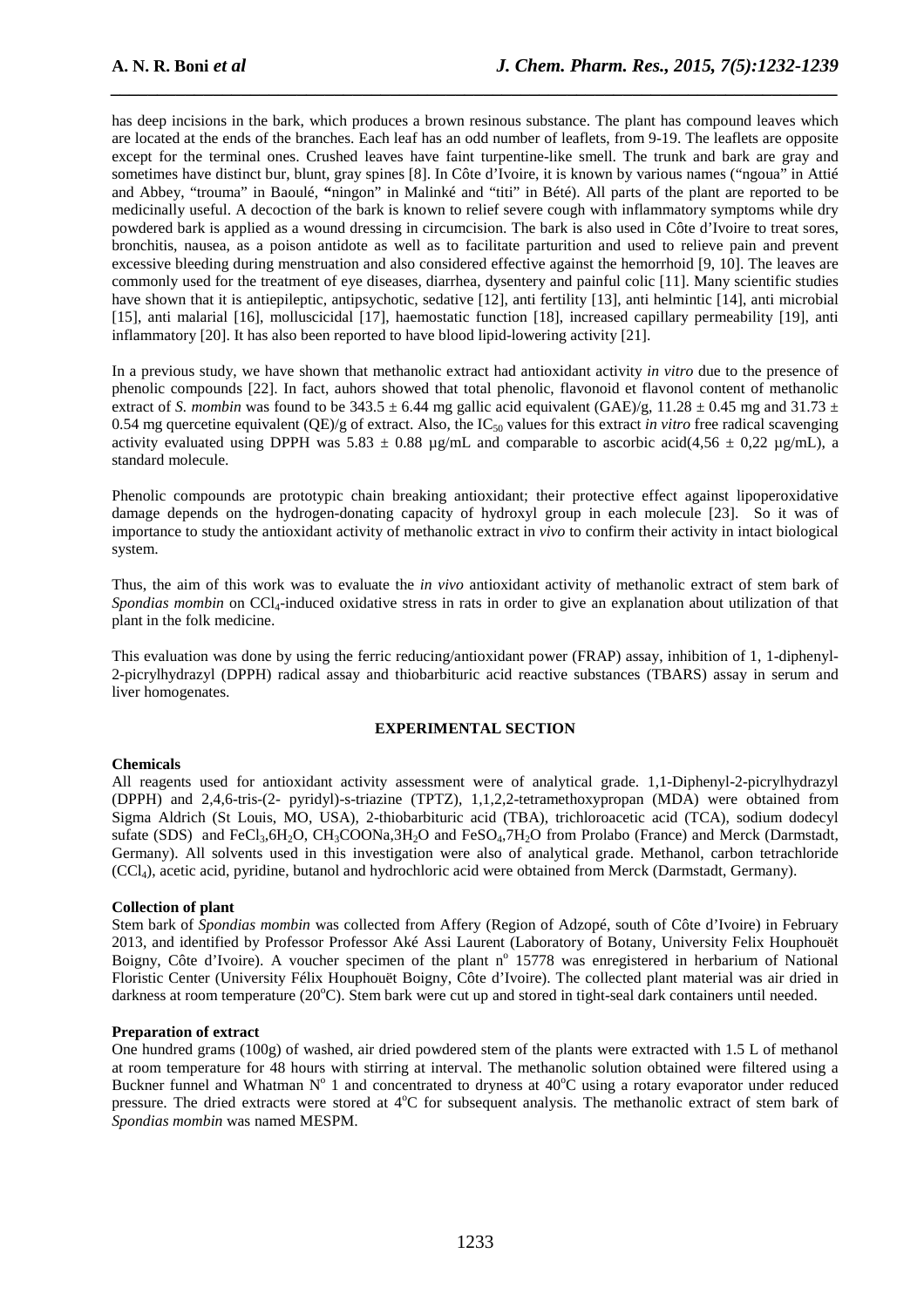## **Animals**

Albino Wistar rats strain weighing 130-170 g of both sexes were used for acute toxicity and antioxidant activity studies. The animals were bred and maintained in the animal house of the Department of Pharmaceutical and Biological Sciences of University Felix Houphouet Boigny (Abidjan, Côte d'Ivoire). The animal house was maintained under standard hygienic conditions, at a room temperature of  $27 \pm 1^{\circ}$ C and room humidity (60 % $\pm 10$  %) with a 12 h day and night cycle. The study protocol was approved by the Ethical Guidelines of University (Côte d'Ivoire) Committee on Animal Resources.

*\_\_\_\_\_\_\_\_\_\_\_\_\_\_\_\_\_\_\_\_\_\_\_\_\_\_\_\_\_\_\_\_\_\_\_\_\_\_\_\_\_\_\_\_\_\_\_\_\_\_\_\_\_\_\_\_\_\_\_\_\_\_\_\_\_\_\_\_\_\_\_\_\_\_\_\_\_\_*

## **Acute toxicity studies**

Acute toxicity studies were performed following OECD guidelines [24]. MESPM was orally administered at doses of 300 and 2000 mg/kg to separate groups of animals. The animals were observed continuously for 2 h looking for any symptoms of toxicity and /or death. They remained under observation for a period of 2 weeks and until the end of the study.  $1/10$ th and  $1/5$ th LD<sub>50</sub> cutoff value of the extract were selected as screening doses for the antioxidant study.

### **Determination of** *in vivo* **antioxidant activity**

Albino Wistar rats weighing 130-170 g of both sexes were used for the study. The animals were divided into 5 groups consisting of 6 animals each as known below. Oxidative stress was induced in animals by administration of carbon tetrachloride (CCl4) intraperitoneally (i.p).

Group I served as normal control were untreated. Group II animals served as  $CCl<sub>4</sub>$  control, received by intraperitoneal injection (ip) 2 mL/kg body weight (bw)  $\text{CCl}_4$  in paraffin (30 %) for three consecutive days. Group III served as a standard, and was administered orally sylimarin in a dose of 50 mg/kg during 14 successive days. Group IV and V were treated with daily doses of 200 and 400 mg/kg, p.o, respectively of MESPM for 14 days. The animals of Group III, IV and V were injected in i.p with  $\text{CCl}_4$  (30 % in liquid paraffin) on days 12, 13 and 14.

Twenty four hours after the last treatment i.e. on 15th day, animals were anaesthetized using a light ether anesthesia and blood collected from retro orbital plexus. The blood samples were allowed to clot and the serum was separated by centrifugation at 2500 rpm for 15 min at 37 $\degree$  C and kept at  $-4\degree$ C. Furthermore, liver was rapidly excised, rinsed in ice-cold saline, and a 10% w/v homogenate was prepared using 0.15M KCl, centrifuged at 3000 g for 20 min at 4°C. Serum and supernatant obtained were used for the estimation of *in vivo* antioxidant activity

## **Antioxidant activity**

## **Estimation of thiobarbituric acid reactive substances (TBARS) in liver homogenate**

Thiobarbituric Acid Reactive Substances (TBARS) assay is the method of choice for screening and monitoring lipid peroxidation, a major indicator of oxidative stress. The reaction mixture consisted of 0.2 ml of 8.1 % sodium lauryl sulphate, 1.5 ml of 20 % acetic acid solution adjusted to pH 3.50 with sodium hydroxide and 1.5 ml of 0.8 % aqueous solution of thiobarbituric acid was added to 0.2 ml of 10 % (w/v) of liver homogenate. The mixture was brought to 4.0 ml with distilled water and heated at 95 °C for 60 min. After cooling with tap water, 1.0 ml distilled water and 5.0 ml of the mixture of n-butanol and pyridine  $(15:1 \text{ v/v})$  was added and centrifuged at 3000 rpm for 10 min. The organic layer was discarded and absorbance of the clear upper (n-butanol) layer was measured using spectrophotometer at 532 nm. The calibration curve was obtained using different concentrations of 1, 1, 3, 3 tetramethoxypropane as standard to determine the concentration of TBA-MDA adducts in samples [25].

#### **Estimation of TBARS in serum**

To precipitate the serum proteins, 2.5 mL of TCA 20% (m/V) was added into 0.5 mL of the sample, which was then centrifuged at  $1500 \times g$  for 10 min. Then 2.5 mL of sulfuric acid (0.05 M.L<sup>-1</sup>) and 2 mL TBA (0.2 %) was added to the sediment, shaken, and incubated for 30

min in a boiling water bath. Then, 4 mL n-butanol was added, and the solution was centrifuged, cooled and the supernatant absorption was recorded at 532 nm using a spectrophotometer. Concentration of thiobarbituric acid reactive substances was read from standard calibration curve, which was plotted using 1, 1, 3, 3 –tetramethoxy propane [26].

#### **Determination of Ferric Reducing Antioxidant of Plasma (FRAP)**

The FRAP assay, developed by Benzie and Strain [27] as a direct method for measuring the total antioxidant power of biological fluids, was adopted in this study. At low pH, reduction of a ferric 2, 4, 6-tripyridyl-s-triazine [Fe (III) - TPTZ] complex to the ferrous 2, 4, 6-tripyridyl-s-triazine [Fe (II)-TPTZ] complex, which has an intense blue color, can be monitored by measuring the change in absorption at 593 nm.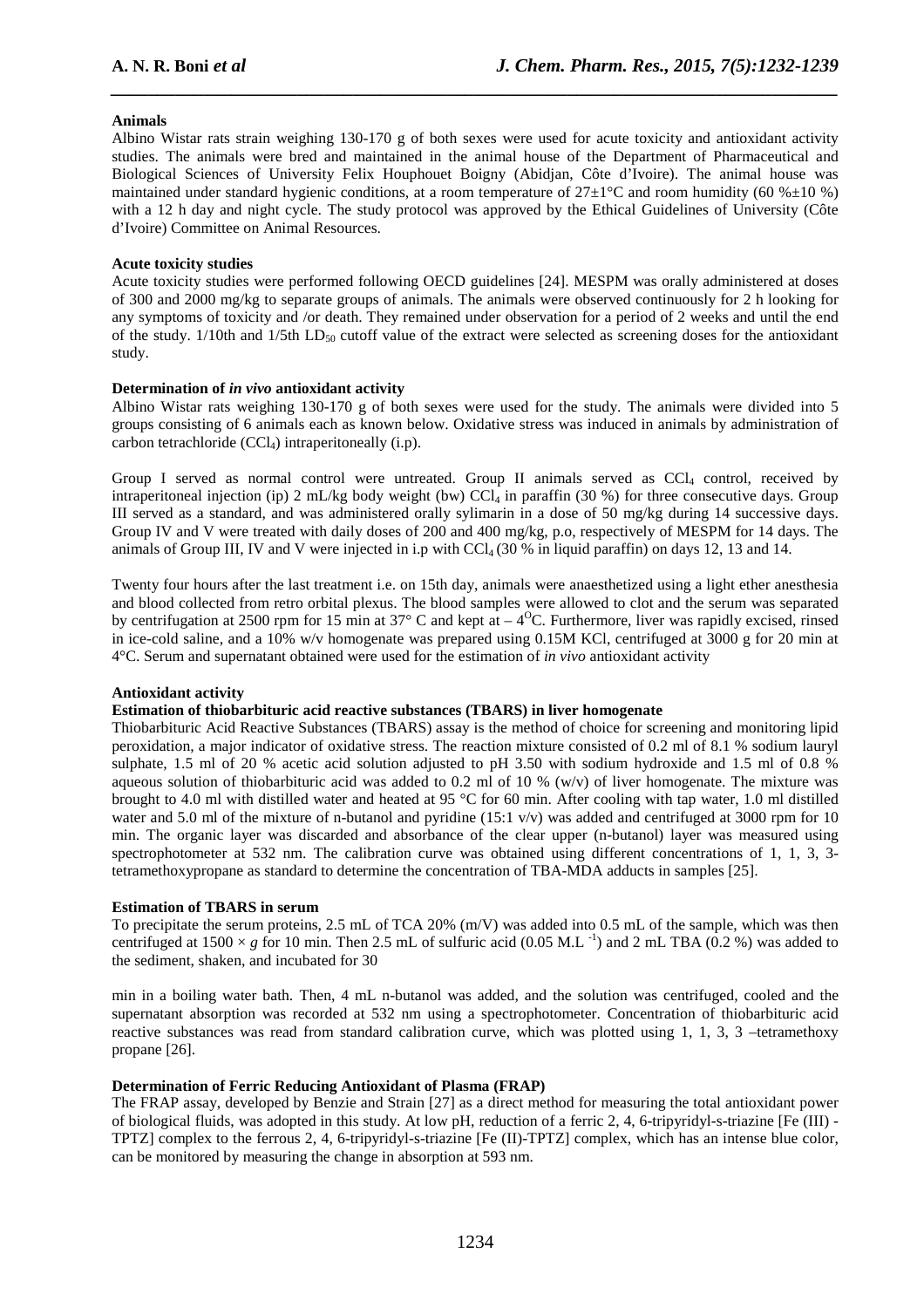Briefly, 30 µL of serum was mixed with 90 µL of deionized water and then added to 900 µL of a FRAP reagent. The FRAP reagent was prepared fresh prior to the experiments with 5 mL of 0.3 M acetate buffer (pH 3.6) combined with 0.5 mL of 10 mM TPTZ in 40 mM HCl and 0.5 mL of 20 mM FeCl<sub>3</sub>. The absorbance at 593 nm was measured at 37°C with a spectrophotometer.

*\_\_\_\_\_\_\_\_\_\_\_\_\_\_\_\_\_\_\_\_\_\_\_\_\_\_\_\_\_\_\_\_\_\_\_\_\_\_\_\_\_\_\_\_\_\_\_\_\_\_\_\_\_\_\_\_\_\_\_\_\_\_\_\_\_\_\_\_\_\_\_\_\_\_\_\_\_\_*

Blank control received water only. Aqueous solutions of FeSO<sub>4</sub>, 7H2O (7.81-1000  $\mu$ M) were used for the calibration and the results were expressed as FRAP value  $(\mu M \nvert F e (II))$  of the samples.

#### **DPPH radical scavenging activity**

The free radical scavenging activity of serum samples were measured by the DPPH method proposed by Hasani et al. [28] with a slight modification. Briefly, 50 µl of each sample were added to 950 µl of DPPH in methanol solution (100  $\mu$ M) in a test tube. After incubation at 37°C for 30 min in darkness, followed by a centrifugation at 3000 g for 5 min, the absorbance of supernatant was determined at 517 nm using spectrophotometer. A methanolic solution of DPPH was used as control and the percentage of DPPH radical scavenging activity was calculated according to the following equation:

Scavenging activity (%) =  $[(\text{absorbane of the control - absorbance of the sample) /absorbane of the control] \times 100$ .

#### **Statistical analysis**

All results are presented as mean *±* SEM. Statistical analyses of the data were carried out using ANOVA and Tukey's multiple comparison analysis, and values of P *<* 0.05 were considered statistically significant.

#### **RESULTS**

#### **Effect of plant extract on lipid peroxidation in serum and liver**

TBARS concentrations in serum and liver homogenates of all experimental rats are shown in Figures 1 and 2. The level of TBARS was significantly ( $p < 0.001$ ) increased in CCl<sub>4</sub> control group as compared to untreated control animals (normal control). Treatment with SPMME (200 mg/kg and 400 mg/kg) reduced significantly the TBARS levels when compared with negative control group ( $p < 0.05$ ) and brought them near to normal level. The effect of SPMME at the dose of 400 mg/kg was comparable with that the standard reference silymarin.





*Values are mean ± SEM; n=6 animals in each group. \*p < 0.05, \*\* p <0.001 indicate significance from CCl4 group and αα p < 0.001 indicates significance from normal group.*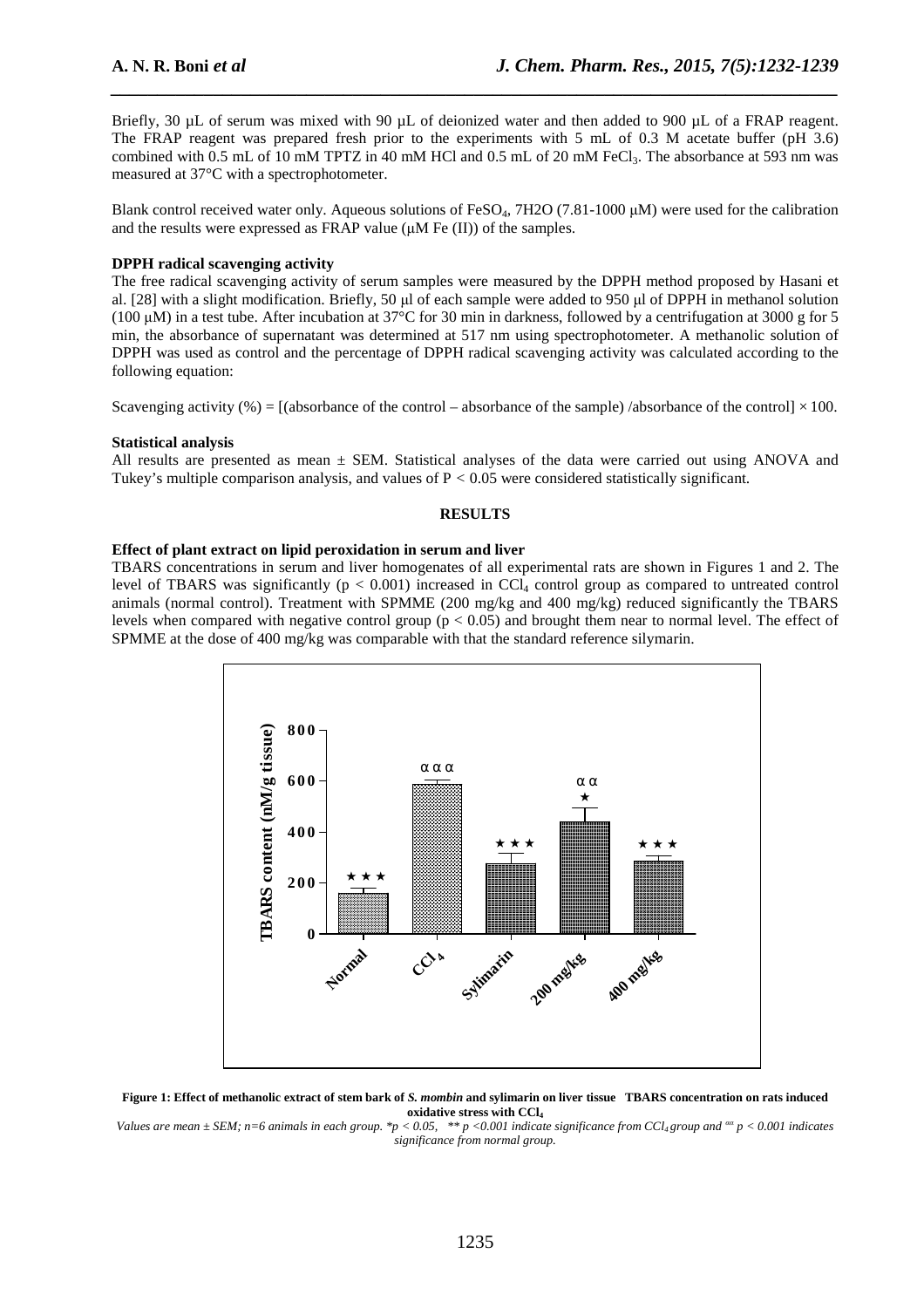

**Figure 2: Effect of methanolic extract of stem bark of** *S. mombin* **and sylimarin on serum TBARS concentration on rats induced oxidative stress with CCl<sup>4</sup>**

*Values are mean*  $\pm$  *SEM; n=6 animals in each group, \*p* < 0.05, \*\**p* <0.001, \*\*\* *p* <0.0001 indicate significance from CCl<sub>4</sub> group and <sup>*aa*</sup> *p* < *0.001, ααα p < 0.0001 indicate significance from normal group.* 



**Figure 3: Effect of methanolic extract of stem bark of** *S. mombin* **and sylimarin on ferric reducing antioxidant power (FRAP) in rats subjected to CCl4 induced oxidative stress** 

*Values are mean*  $\pm$  *SEM; n=6 animals in each group.* \*\* p <0.001, \*\*\* p <0.0001 indicate significance from CCl<sub>4</sub> group,  $a^{\alpha}$  p < 0.001,  $a^{\alpha\alpha}$  p < *0.0001 indicate significance from normal group.* 

#### **Measurement of FRAP value in serum**

The effect of MESPM on FRAP value are summarized in Figure 3. The results showed that tetrachloride carbon significantly ( $p < 0.001$ ) decreased the serum FRAP level in CCl<sub>4</sub> induced group as compared to normal control group showing a liver disorders in rats. Prior administration of MESPM at 400 mg/kg and sylimarin (50 mg/kg)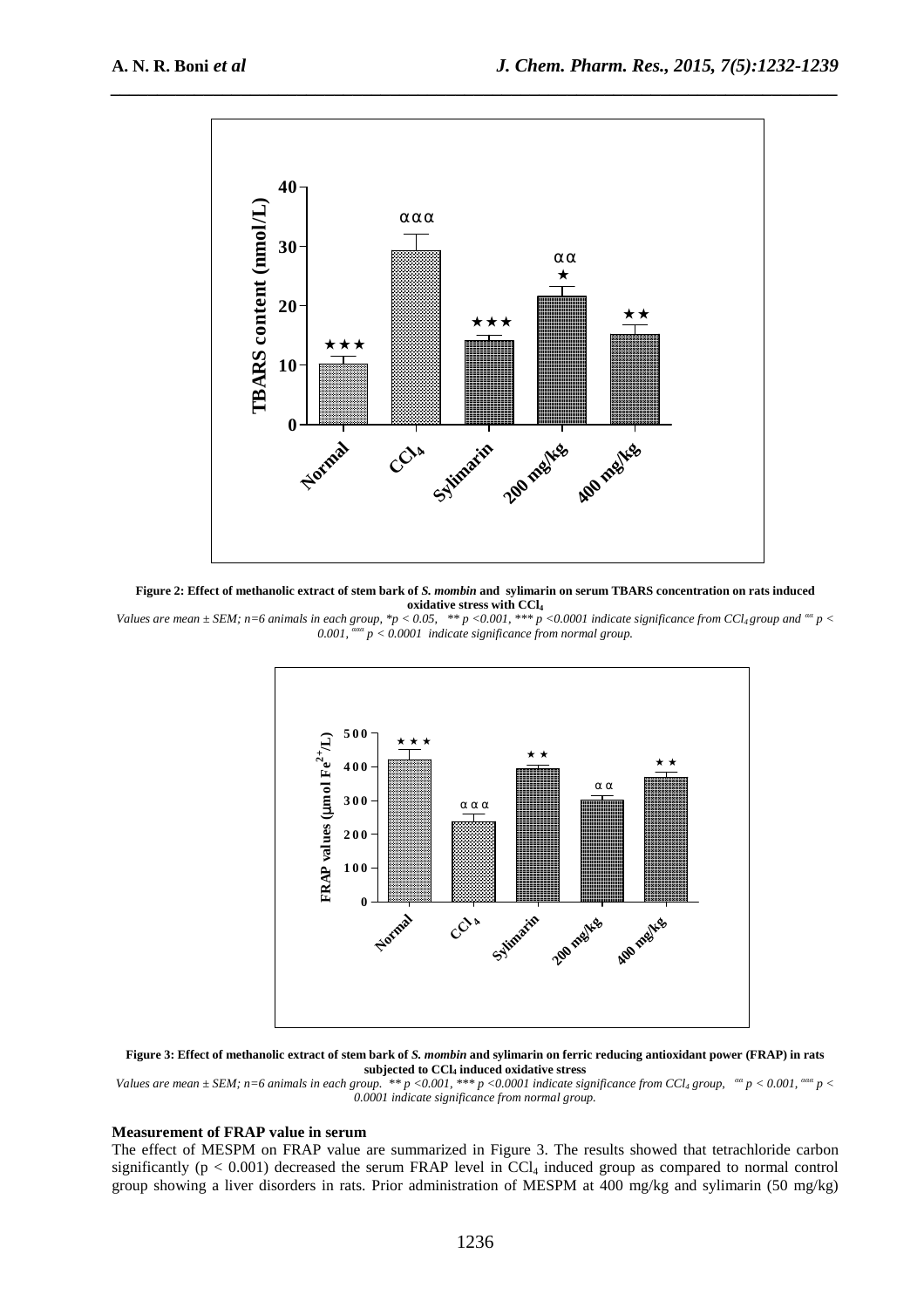significantly increased the CCl<sub>4</sub>-induced elevated level of FRAP value ( $p < 0.01$ ). So, group of the rats treated with MESPM (400 mg/kg) and the drug reference brought CCl<sub>4</sub>-induced elevated FRAP value close to the normal (p > 0.05).

*\_\_\_\_\_\_\_\_\_\_\_\_\_\_\_\_\_\_\_\_\_\_\_\_\_\_\_\_\_\_\_\_\_\_\_\_\_\_\_\_\_\_\_\_\_\_\_\_\_\_\_\_\_\_\_\_\_\_\_\_\_\_\_\_\_\_\_\_\_\_\_\_\_\_\_\_\_\_*

## **Effect of plant extract on DPPH radical scavenging**

The results of scavenging activity of crude methanol extract of MESPM at a dose of 200 mg/kg and 400 mg/kg on rats intoxicated with carbon tetrachloride were illustrated in Figure 4. It showed that percentages inhibition of DPPH radical in serum of normal group, group treated with SPMME (400 mg/kg) and reference group (silymarin) which are respectively  $32.12 \pm 2.50$  %,  $30.20 \pm 4.71$  % and  $29.57 \pm 5.08$  % were no significantly different (p > 0.05). However, inhibition effect on DPPH radical increased significantly in all groups compared to CCl<sub>4</sub> group ( $p < 0.05$ ) except in animals treated with MESPM at the dose of 200 mg/kg ( $p > 0.05$ ).



**Figure 4: effect of varied doses of methanolic extract of stem bark of** *S. mombin* **and sylimarin on DPPH radical scavenging on serum of rats administered CCl<sup>4</sup>**

*Values are mean ± SEM; n=6 animals in each group. \*p < 0.05, \*\* p <0.001 indicate significance from CCl4 group, αα p < 0.001 indicates significance from normal group.* 

## **DISCUSSION**

The powerful oxidants including superoxide anions, hydroxyl radicals and hydrogen peroxide are known as reactive oxygen species (ROS) [29]. At high concentrations, they induce oxidative stress, a deleterious process that can damage all cell structures. They trigger lipid peroxidation, leading to decrease of membrane fluidity, increase of the leakiness, and damage membrane proteins, inactivating receptors, enzymes, and ion channels, *etc*. Peroxidation of polyunsaturated fatty acids also generates free radicals [3, 30]. Therefore, antioxidants are needed in different compartments of the body such as the circulating system, the cell cytoplasm where most cellular activities occur, and across the blood-brain-barrier and central nervous system. The body antioxidant pool can be supplied by diet including plants. Interestingly, many medicinal plants have shown notable antioxidant properties and plant derived products are largely used as antioxidants [31].

Many studies have investigated the role of antioxidant drugs and plant-derived compounds in the prevention of oxidative stress. In the present study, the methanolic extract of stem bark of *S. mombin* was evaluated for *in vivo*  antioxidant activity using  $CCI<sub>4</sub>$ -intoxicated rats.  $CCI<sub>4</sub>$  is a widely used toxicant for experimental induction of liver toxicity in laboratory animals [32]. The hepatotoxic effects are largely based on membrane lipid peroxidation and induction of trichloromethyl radical that results in severe cell damage. In fact, trichloromethyl and its peroxy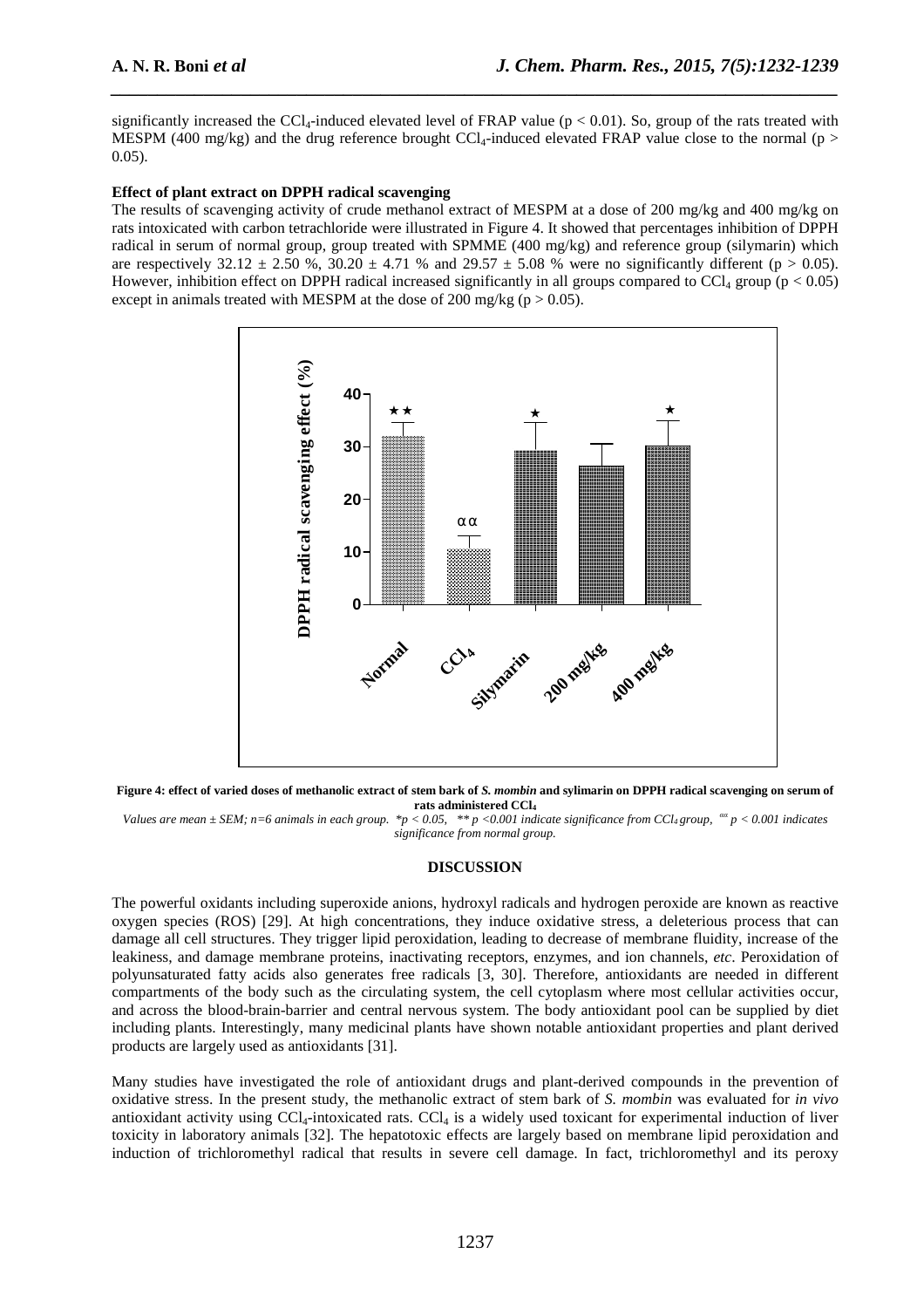radicals are capable of binding to proteins or lipids, initiating lipid peroxidation and liver damage, thus playing a significant role in the pathogenesis of diseases [33].

*\_\_\_\_\_\_\_\_\_\_\_\_\_\_\_\_\_\_\_\_\_\_\_\_\_\_\_\_\_\_\_\_\_\_\_\_\_\_\_\_\_\_\_\_\_\_\_\_\_\_\_\_\_\_\_\_\_\_\_\_\_\_\_\_\_\_\_\_\_\_\_\_\_\_\_\_\_\_*

In present study, elevated level of TBARS in CCl<sub>4</sub>- treated rats indicates excessive formation of free radicals and activation of lipid peroxidation system resulting in hepatic damage. TBARS produced as products of lipid peroxidation that occurs in hydrophobic core of bio-membranes [34]. Treatment with methanolic extract of *S. mombin* MESPM was able to reduce the level of lipid peroxides in a dose dependent manner as compared with hepatotoxic group indicating anti-lipid peroxidative effect of this plant. Our previous study showed that methanolic extract of *S. mombin* had a high level of total phenolics, flavonoids and flavonols which are known to be excellent antioxidants [22] and numerous studies suggest that dietary intake of plant polyphenol antioxidants may have positive effects in oxidative -stress related pathologies [35]. These antioxidative constituents present in *S. mombin* might be responsible for the, antilipid peroxidation. In other hand, a high positive correlation is found to occur between lipid peroxidation process in liver and serum. As shown by literature data, increased peroxidation of lipids in many tissues and organs leads to their 'leakage' to the blood circulation and shift to other organs and tissues [36]. The current study results seem to suggest that the elevation of serum TBARS level with  $CCL<sub>4</sub>$  is mainly due to the rise in the liver.

Other methods such as the ferric reducing antioxidant of plasma (FRAP) and the DPPH radical scavenging activities have been developed to determine plasma antioxidant capacity. All two methods are widely recognized and used in different clinical studies of oxidative stress-related pathological conditions [37-39].

In the FRAP method the ability of the sample to reduce the ferric ion is used as a criterion on antioxidant capacity. Ascorbic acid, α-tochopherol, uric acid, bilirubin and phenolic compounds were found to have ferric-reducing activity, but this method was suggested to be unsuitable for proteins, glutathione and lipoic acid [27, 40]. DPPH is a stable commercial available free radical using as a popular marker for screening of free radical scavenging activity of compounds or biological samples. This method measures hydrogen atom or electron-donating activity and the scavenging activity related to the structure of the active substances [41]. Since the activities of antioxidant may vary in different biological systems, it is necessary to employ several methods to measure total antioxidant capacity based on different principles. Data obtained by DPPH and FRAP assays indicate that administration of MESPM in intoxicated rats effectively inhibits oxidative stress by increasing DPPH radical scavenging percentage and FRAP level. In fact, the plasma contains a network of endogenous antioxidants such as (albumin, bilirubin, reduced glutathione and uric acid) as well as exogenous antioxidants derived from food. These antioxidants may act in a complementary and synergistic manner to provide a better protection against ROS [42]. The increase in plasma antioxidant capacity is probably attributed to the elevated levels of exogenous antioxidants acquired following treatment with *S. mombin* extract.

### **CONCLUSION**

In conclusion, present results demonstrate that methanolic extract of stem bark of *S. mombin* (MESPM) exhibited strong antioxidant activity and free radical scavenging effect *in vivo*. So, MESPM is able to protect various pathological conditions, including oxidative stress. Further work is necessary to isolate active principles from MESPM and elucidate the actual mechanism involved in the antioxidant activity.

#### **Acknowledgments**

Authors are thankful to Professor Aké Assi Laurent (Laboratory of Botany, Training and Research Unit-Biosciences, Félix Houphouet Boigny University of Abidjan, Côte d'Ivoire) for botanical identification of the plant. This research received no specific grant from any funding agency in the public, commercial, or not-for-profit sectors.

#### **REFERENCES**

- [1] G Cao; RL Prior. *Clin. Chem*., **1998**, 44, 1309-1315.
- [2] BN Ames; MK Shigenaga; TM Hagen. *Proc. Natl. Acad. Sci.USA*, **1993**, 90, 7915-7922.
- [3] AL Pham-Huy; H He; C Pham-Huy. *Int. J. Biomed. Sci.*, **2008**, 4, 89-96.
- [4] IS Young; JV Woodside. *J. Clin. Pathol.*, **2001**, 54, 176-86.
- [5] P Anjali; K Manoj. *Ancient Sci. Life*, **1995**, 15, 27-29.
- [6] M Valyova; V Hadjimitova; S Stoyanov; Y Ganeva; T Petrov; I Petrov. *Inter. J. Aesth. Antiag. Med*., **2009**, 2(1).
- [7] P Vitaglione; F Marisco; N Caporaso; V Fogliano. *Crit. Rev. Food Sci. Nutr*., **2004**, 44, 575-586.
- [8] NR Fransworth; RN Morris. *Am. J. Pharm.*, **1976**, 147(2), 46-56.
- [9] FR Irvine. Woody plants of Ghana, Oxford, University Press, London, **1961**.